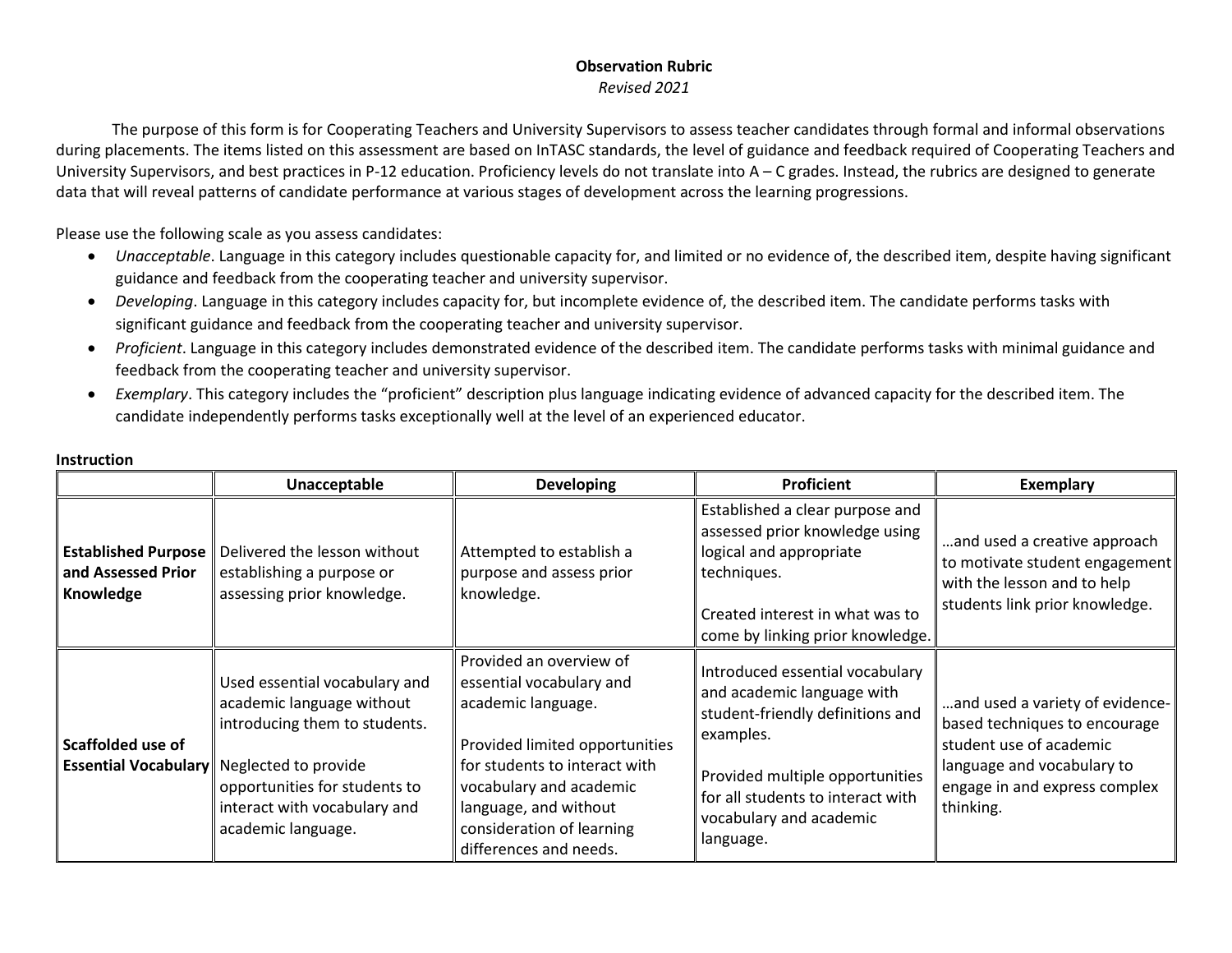| <b>Multiple</b><br>Representations | Represented content one way,<br>or the representations and<br>explanations are not appropriate<br>to the content.<br>Made no attempt to guide<br>learners along a learning<br>progression.<br>Did not encourage learners to<br>understand, question, and/or<br>analyze ideas. | Provided limited representations<br>or explanations of the key<br>concepts in the content<br>standards.<br>Attempted to guide learners<br>along a learning progression.<br>Inconsistently encouraged<br>learners to understand,<br>question, and/or analyze ideas.           | Provided multiple<br>representations and<br>explanations of key concepts in<br>the content standards being<br>covered.<br>Made connections to learners'<br>experiences and integrated<br>culturally relevant content to<br>build on learners' background<br>knowledge.<br>Guided learners along a learning<br>progression.<br>Consistently encouraged<br>learners to understand,<br>question, and/or analyze ideas. | and fluently modified<br>representations and<br>explanations in the moment,<br>based on learners' responses. |
|------------------------------------|-------------------------------------------------------------------------------------------------------------------------------------------------------------------------------------------------------------------------------------------------------------------------------|------------------------------------------------------------------------------------------------------------------------------------------------------------------------------------------------------------------------------------------------------------------------------|---------------------------------------------------------------------------------------------------------------------------------------------------------------------------------------------------------------------------------------------------------------------------------------------------------------------------------------------------------------------------------------------------------------------|--------------------------------------------------------------------------------------------------------------|
| <b>Content Command</b>             | Explained content inaccurately<br>and lacked clarity.<br>Did not link content to relevant,<br>real-world applications.<br>Presented content from one<br>perspective.                                                                                                          | Explained content accurately,<br>but either was too verbose or<br>lacked examples/ elaboration.<br>At times, made vague or<br>superficial links to important<br>content and essential<br>applications.<br>Missed opportunities to<br>introduce a variety of<br>perspectives. | Explained content accurately and<br>clearly.<br>Linked content to relevant, real-<br>world applications.<br>Encouraged learners to view<br>content from a variety of<br>perspectives.                                                                                                                                                                                                                               | and fostered innovative<br>problem-solving and original<br>ideas using content.                              |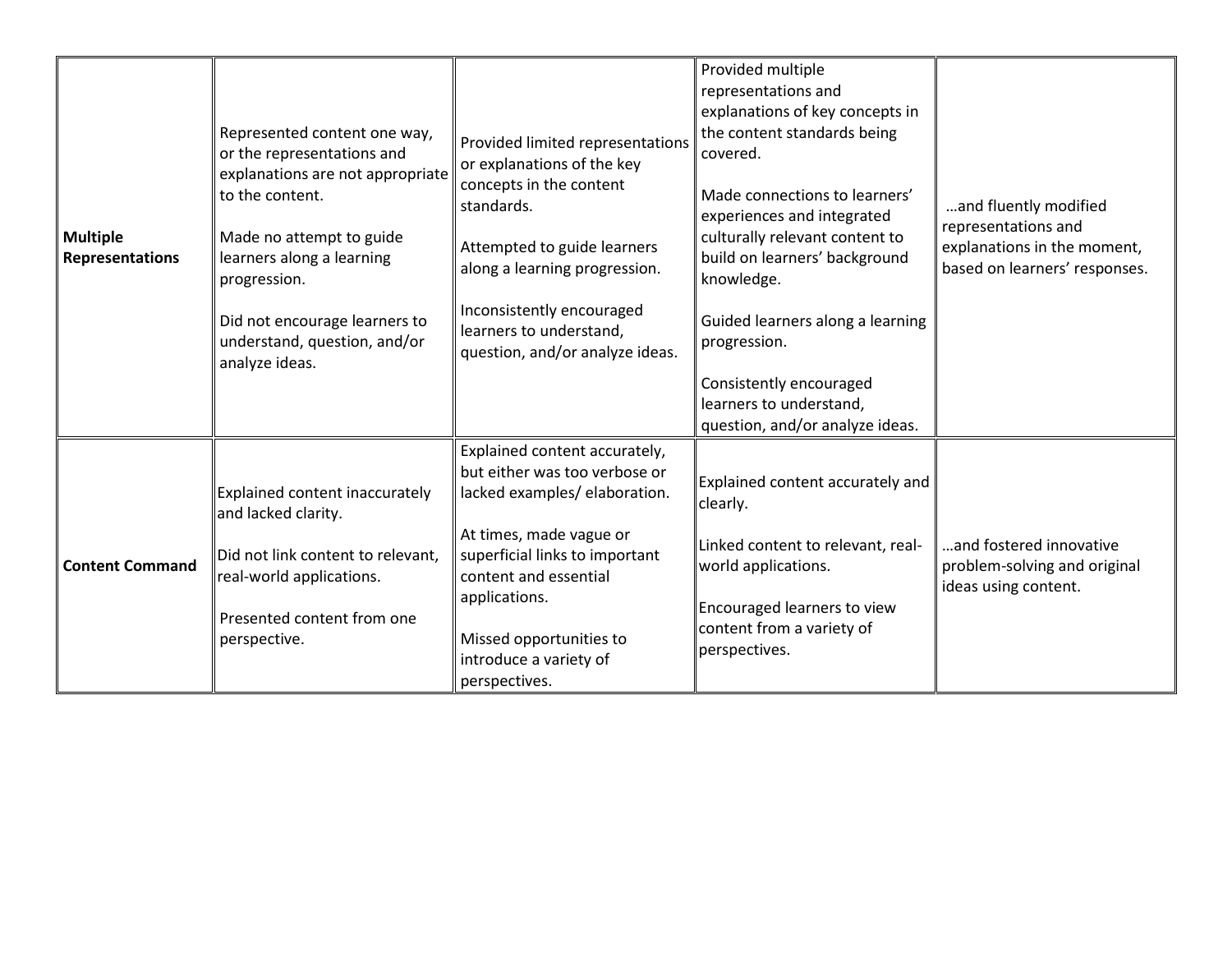| <b>Facilitating</b><br>Students'<br><b>Opportunities to</b><br>Respond | Did not allow for student input<br>or responses.<br>Asked poorly-worded and<br>unclear questions, or none at all.                        | <b>Allowed minimal</b><br>input/responses from students.<br>Asked probing questions only at<br>the end of the lesson; or, asked<br>surface-level questions (yes/no,<br>recall, identify, define, name).                                 | Provided opportunities for all<br>students to process key concepts<br>through discussion.<br>Asked probing<br>questions throughout the lesson.<br>Encouraged students to ask<br>questions and share their<br>thoughts/ideas.                                                           | and required students<br>to support their reasoning with<br>evidence.<br>Involved all students in the<br>process of summarizing,<br>applying or synthesizing the<br>learning throughout the lesson.<br>Modeled and guided students to<br>use metacognitive skills (e.g.,<br>analyze, create, critically<br>evaluate). |
|------------------------------------------------------------------------|------------------------------------------------------------------------------------------------------------------------------------------|-----------------------------------------------------------------------------------------------------------------------------------------------------------------------------------------------------------------------------------------|----------------------------------------------------------------------------------------------------------------------------------------------------------------------------------------------------------------------------------------------------------------------------------------|-----------------------------------------------------------------------------------------------------------------------------------------------------------------------------------------------------------------------------------------------------------------------------------------------------------------------|
| <b>Use of Formative</b><br>Assessment(s)                               | Ignored evidence that<br>modifications were needed to<br>facilitate student learning.<br>Provided students with very little<br>feedback. | Modified instruction at times,<br>but otherwise overlooked need<br>for adjustment to facilitate<br>student learning.<br>Provided feedback to students,<br>but did not consistently check<br>that feedback was helpful or<br>understood. | Based on formative assessment,<br>modified instruction as needed<br>to facilitate student learning.<br>Provided students with<br>immediate and explicit feedback<br>about their work that guided<br>them nearer to mastering the<br>learning objectives associated<br>with the lesson. | and created opportunities for<br>students to analyze their work<br>and set goals for their own<br>learning.                                                                                                                                                                                                           |
| <b>Lesson Closure</b>                                                  | Ended lesson abruptly (e.g., ran<br>out of time).<br>Transitioned to the next class or<br>activity without closing the<br>lesson.        | Summarized key concepts from<br>lesson.<br>Asked students if they had<br>questions.<br>Ended the lesson by assigning<br>additional work.                                                                                                | Involved students in summarizing<br>key concepts from the lesson.<br>Linked learning to what was<br>previously taught.<br>Previewed future learning.                                                                                                                                   | and led students to connect<br>what was learned to larger<br>ideas/concepts.                                                                                                                                                                                                                                          |

# **Instruction comments**

Use this space to provide examples and/or rationale for the scores provided in the Instruction section.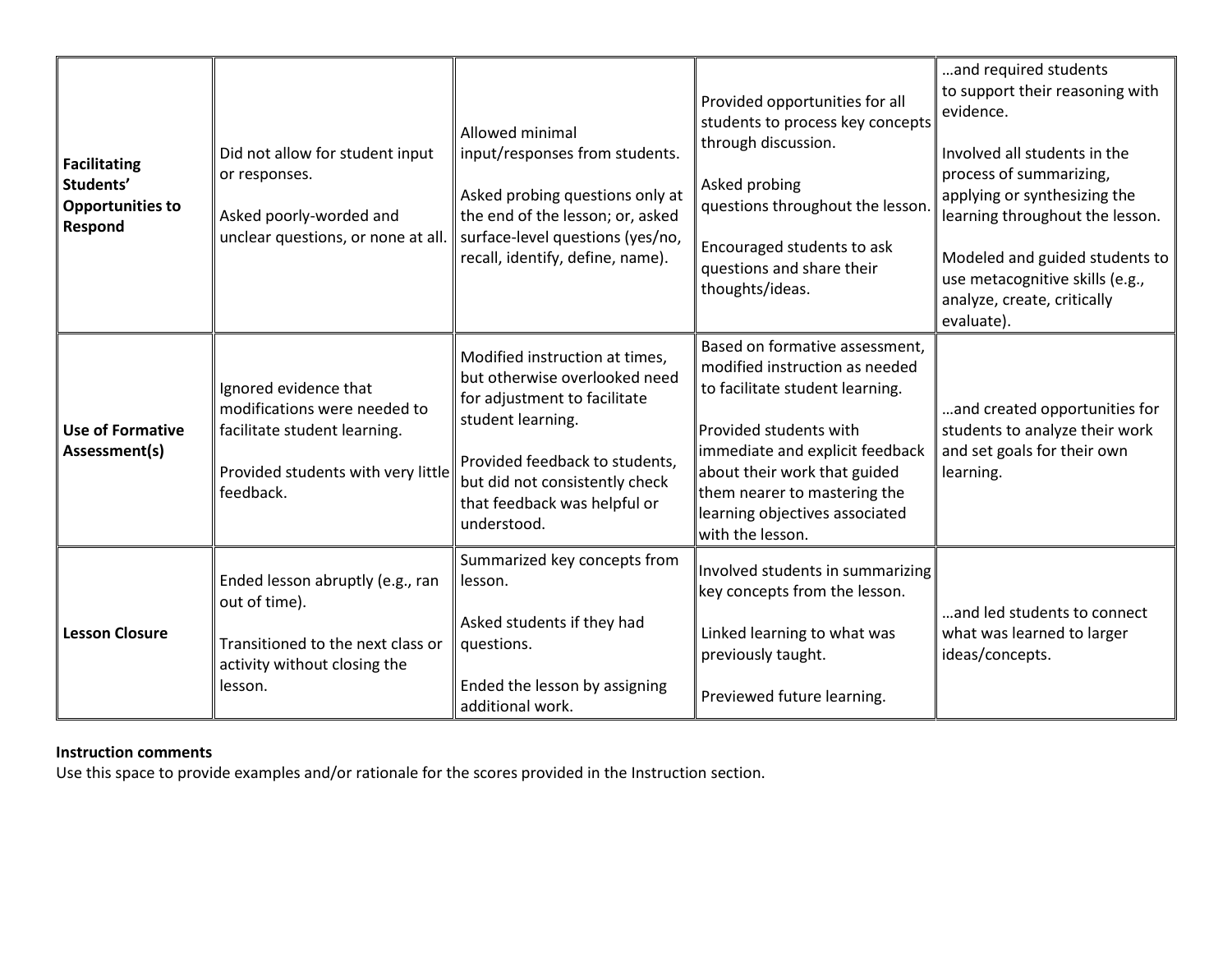## **Classroom Management**

|                                                                                    | Unacceptable                                                                                                                                                                                                                                                                                                                   | <b>Developing</b>                                                                                                                                                                                                                                                                                                                                            | <b>Proficient</b>                                                                                                                                                                                                                                                                                                                                                                                                                          | <b>Exemplary</b>                                                                                                                                                                                                                                          |
|------------------------------------------------------------------------------------|--------------------------------------------------------------------------------------------------------------------------------------------------------------------------------------------------------------------------------------------------------------------------------------------------------------------------------|--------------------------------------------------------------------------------------------------------------------------------------------------------------------------------------------------------------------------------------------------------------------------------------------------------------------------------------------------------------|--------------------------------------------------------------------------------------------------------------------------------------------------------------------------------------------------------------------------------------------------------------------------------------------------------------------------------------------------------------------------------------------------------------------------------------------|-----------------------------------------------------------------------------------------------------------------------------------------------------------------------------------------------------------------------------------------------------------|
| <b>Creating a Culture of</b><br>Respect                                            | Appeared disinterested in<br>and/or insensitive to students'<br>needs and interests, diverse<br>cultures, differing perspectives,<br>life experiences, values, and/or<br>norms.<br>Was rude, negative, and/or<br>disrespectful towards students.                                                                               | Demonstrated an awareness of<br>students' needs and interests.<br>Used a respectful tone and<br>mannerisms toward students.<br>Overlooked opportunities to<br>show appreciation and respect<br>for diverse cultures, differing<br>perspectives, life experiences,<br>values, and norms.                                                                      | Courteous and respectful of<br>students' needs and interests.<br>Modeled respect, promoting<br>positive social interactions<br>among peers.<br>Encouraged classroom<br>interactions showing<br>appreciation and respect for<br>diverse cultures, differing<br>perspectives, life experiences,<br>values, and norms.                                                                                                                        | and encouraged students and<br>colleagues to express openness,<br>respect, and support.<br>Created classroom interactions<br>showing appreciation and<br>respect for diverse cultures,<br>differing perspectives, life<br>experiences, values, and norms. |
| <b>Establishing Clear</b><br>and Consistent<br><b>Expectations for</b><br>Learning | Provided no rules or procedures<br>leading to a chaotic and<br>disorganized classroom.<br>Did not address negative student negative student behaviors.<br>behaviors.<br>Did not apply appropriate<br>consequences or techniques to<br>address negative student<br>behavior.<br>Did not recognize positive<br>student behavior. | Rules and/or procedures<br>sometimes lacked clarity or were<br>reinforced inconsistently.<br>Inconsistently addressed<br>Over-relied on the use of<br>punitive or negative discipline<br>techniques to address negative<br>student behavior.<br>Missed some opportunties to<br>provide encouragement and<br>feedback regarding positive<br>student behavior. | Taught and/or reinforced clear<br>rules and procedures and<br>enforced them consistently and<br>equitably.<br>Provided encouragement and<br>feedback regarding positive<br>student behavior.<br>Consistently addressed negative<br>student behaviors in a timely<br>manner (e.g., non-verbal cues,<br>proximity, seating, etc.)<br>Logically applied appropriate<br>consequences or techniques to<br>address negative student<br>behavior. | and skillfully managed the<br>classroom environment so the<br>focus remains on learning.                                                                                                                                                                  |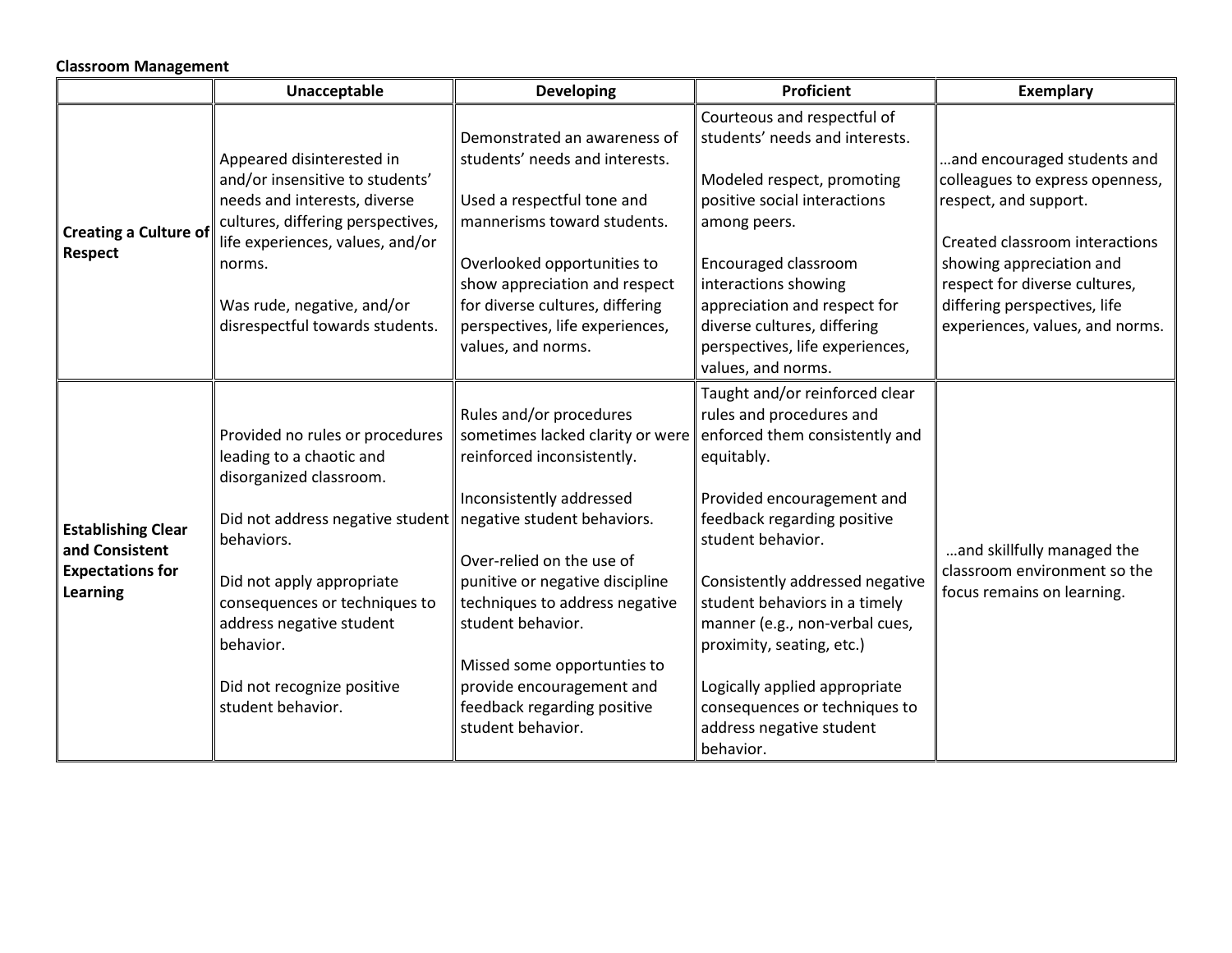|                  |                                  |                                                               | <b>Promoted student</b>           |                                 |
|------------------|----------------------------------|---------------------------------------------------------------|-----------------------------------|---------------------------------|
|                  |                                  | Attempted to design strategies                                | engagement through whole          |                                 |
|                  | Did not consider learner self-   | to build learner self-direction and group, small group and/or |                                   |                                 |
|                  | direction and ownership of       | ownership of learning.                                        | individual activities, modifying  |                                 |
|                  | learning in strategy design.     |                                                               | the lesson as needed.             |                                 |
|                  |                                  | Addressed students who                                        |                                   |                                 |
|                  | Disregarded students' lack of    | appeared disengaged, but did                                  | Motivated students by designing   | and created and employed        |
| <b>Fostering</b> | engagement in the lesson.        | not modify activities/instruction.                            | strategies to build learner self- | novel and innovative approaches |
| Engagement       |                                  |                                                               | direction and ownership of        | for students to engage with     |
|                  | Failed to organize, allocate,    | Engaged learners by organizing,                               | learning.                         | peers and learning.             |
|                  | and/or coordinate classroom      | allocating, and coordinating the                              |                                   |                                 |
|                  | resources in a way that fostered | classroom resources, but                                      | Engaged all learners by           |                                 |
|                  | student engagement.              | sometimes missed opportunities                                | organizing, allocating, and       |                                 |
|                  |                                  | lto ensure each student was                                   | coordinating classroom            |                                 |
|                  |                                  | engaged.                                                      | resources (e.g., human,           |                                 |
|                  |                                  |                                                               | technology, manipulatives).       |                                 |

## **Classroom Management comments**

Use this space to provide examples and/or rationale for the scores provided in the Classroom Management section.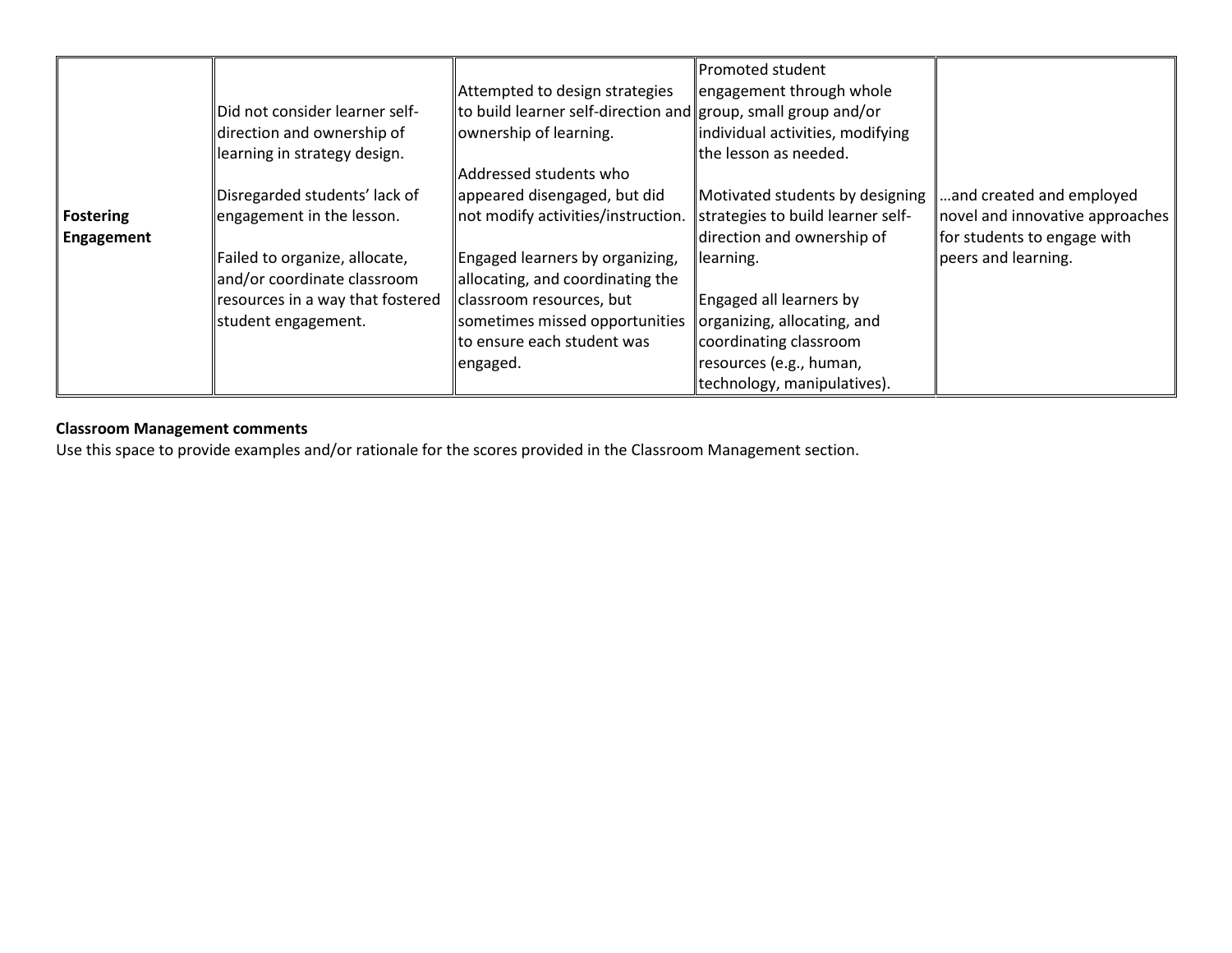| <b>Additional Qualities of Teacher Effectiveness</b> |                                                                                                                                                    |                                                             |                    |  |
|------------------------------------------------------|----------------------------------------------------------------------------------------------------------------------------------------------------|-------------------------------------------------------------|--------------------|--|
| Use of                                               | <b>Description</b>                                                                                                                                 | If observed, please indicate the candidate's effectiveness. |                    |  |
| Directions and<br><b>Transitions</b>                 | Provided clear directions. Released students to the next activity<br>after directions were given.                                                  | <b>Effective</b><br><b>Ineffective</b>                      |                    |  |
| <b>Standard English</b>                              | Modeled standard English correctly and consistently<br>throughout the lesson.                                                                      | <b>Effective</b><br><b>Ineffective</b>                      |                    |  |
| <b>Tone of Voice</b>                                 | Used appropriate volume level, voice projection, and tone.                                                                                         | <b>Effective</b>                                            | <b>Ineffective</b> |  |
| Pacing                                               | Sequencing of lesson activities was logical and transitioned<br>smoothly. Pacing of activities was inclusive of learning<br>differences and needs. | <b>Effective</b>                                            | <b>Ineffective</b> |  |
| <b>Wait Time</b>                                     | Allowed appropriate wait time for students to process<br>thoughts.                                                                                 | <b>Effective</b>                                            | <b>Ineffective</b> |  |
| Supplemental<br><b>Resources</b>                     | The teacher used supplementary resources to ensure<br>accessibility and relevance for all learners.                                                | <b>Effective</b>                                            | <b>Ineffective</b> |  |
| <b>Technology</b>                                    | The teacher used technology to ensure accessibility and<br>relevance for all learners.                                                             | <b>Effective</b>                                            | <b>Ineffective</b> |  |

# **Additional Qualities of Teacher Effectiveness Comments**

Use this space to provide examples and/or rationale for the scores provided in the Additional Qualities of Teacher Effectiveness section.